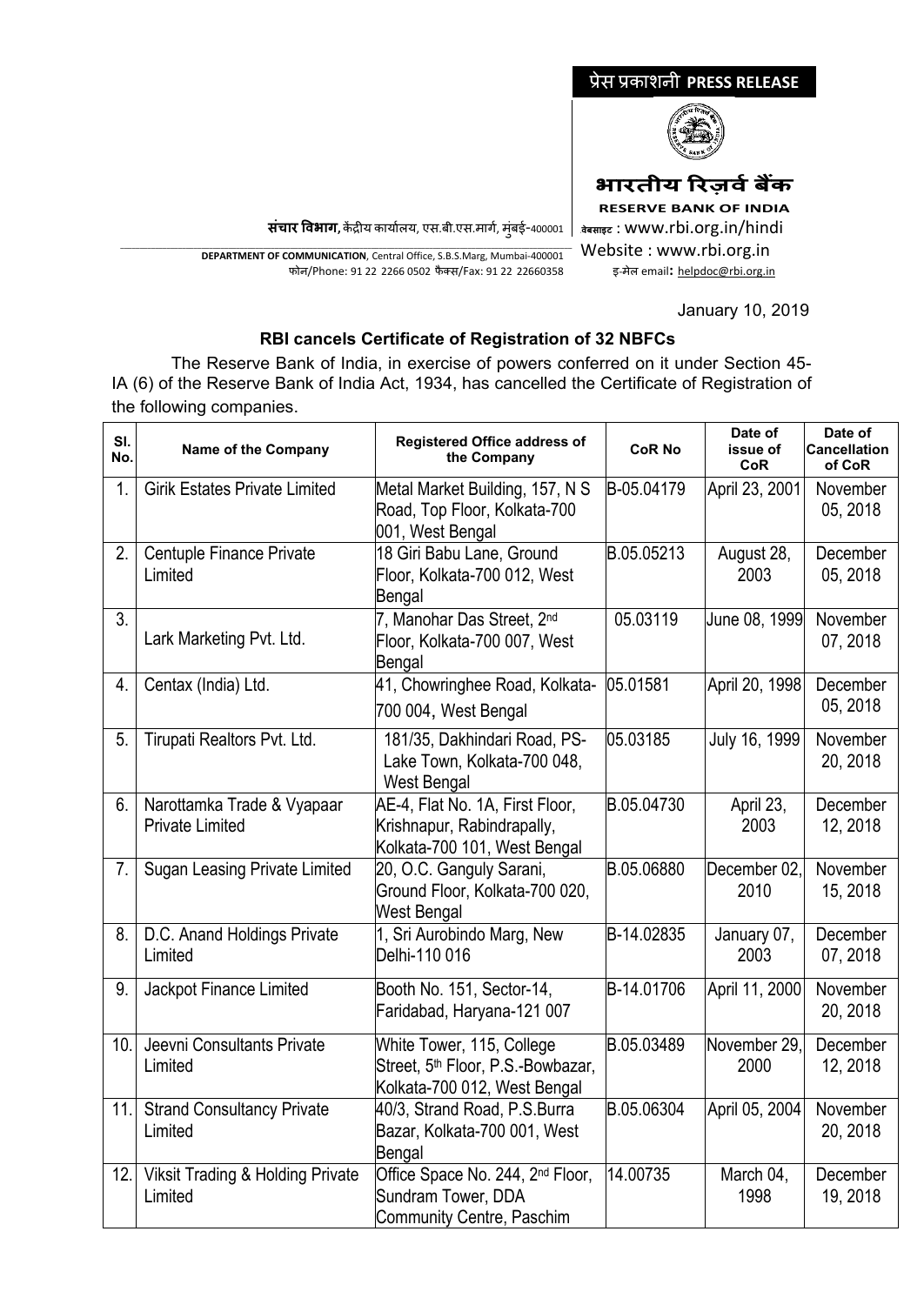|     |                                                                              | Vihar, New Delhi-110 063                                                                       |            |                       |                       |
|-----|------------------------------------------------------------------------------|------------------------------------------------------------------------------------------------|------------|-----------------------|-----------------------|
| 13. | Indica Credits Private Limited                                               | B-328, First Floor, Nehru<br>Ground, NIT Faridabad,<br>Haryana                                 | 14.00448   | March 12,<br>1998     | December<br>07, 2018  |
| 14. | Liberson Commodities Pvt. Ltd.                                               | B-34, G/F, Gali No.-18, Jitar<br>Nagar, Delhi-110 051                                          | 05.03181   | July 14, 1999         | December<br>13, 2018  |
| 15. | Auspicious Securities & Leascon<br><b>Private Limited</b>                    | Room No. 26, Velhal Niwas,<br>Near St. Xavier Street, Parel,<br>Mumbai-400 012                 | B-13.01747 | February 05,<br>2004  | September<br>11, 2018 |
| 16. | <b>BCG Finance Company Private</b><br>Limited                                | 807, Himachal Juhu Lane,<br>Andheri (West), Mumbai-400<br>058                                  | B-13.01397 | October 11,<br>2000   | September<br>11, 2018 |
| 17. | Bimal Finvest Pvt. Ltd.<br>(Formerly known as Agential<br>Finvest Pvt. Ltd.) | 1503/1504, Camron Heights,<br>Sudervan Complex,<br>Lokhandwala, Andheri (W),<br>Mumbai-400 053 | B.13.01481 | February 06,<br>2001  | September<br>11, 2018 |
| 18. | Gurukrupa Investments &<br>Trading Co Pvt. Ltd.                              | Plot No. 11, Block D-1, MIDC,<br>Akurdi, Pune-411 019                                          | B-13.01708 | February 05,<br>2004  | September<br>11, 2018 |
| 19. | Nipani Finance Private Limited                                               | Arjunnagar, TQ, Kagal,<br>Kolhapur-416 216                                                     | B-13.01615 | June 20, 2002         | September<br>11, 2018 |
| 20. | Pendse Finance Limited                                                       | Pl. No. 21, Giriraj Hosuing<br>Society, Aundh, Pune-411 007                                    | 13.01579   | March 08,<br>2002     | September<br>11, 2018 |
| 21. | Rupee Finance & Management<br><b>Private Limited</b>                         | New Prakash Cinema, N.M.<br>Joshi Marg, Lower Parel,<br>Mumbai-400 011                         | B-13.01413 | November 16,<br>2000  | September<br>11, 2018 |
| 22. | Sheth & Sons Finance Ltd.                                                    | 202, Ankur Bldg, Abodh Co-op<br>Soc Garodia Nagar, Ghatkopar<br>East, Mumbai-400 077           | B-13.01527 | June 28, 2001         | September<br>11, 2018 |
| 23. | <b>Smooth Financials Private</b><br>Limited                                  | 116, Kaliandas Udyog Bhavan,<br>Near Century Bhavan,<br>Prabhadevi, Mumbai-400 025             | B-13.01698 | January 06,<br>2004   | September<br>11, 2018 |
| 24. | Indo-Euro Securities Ltd.                                                    | 812/813, Tulsiani Chambers,<br>212, Backbay Reclamation,<br>Nariman Point, Mumbai-400 021      | B-13.01694 | January 01,<br>2004   | September<br>11, 2018 |
| 25. | Navdeep Investment<br><b>Consultancy Enterprise Private</b><br>Limited       | Byramji Mansion, 4 <sup>th</sup> Floor, Sir P<br>M Road, Fort, Mumbai-400 001                  | B-13.01375 | September<br>15, 2000 | September<br>11, 2018 |
| 26. | Om Sai Savings & Finance Pvt.<br>Ltd.                                        | 9, Gautam Plaza, Wadagaon<br>Sheri, Pune-411 014                                               | B-13.01352 | September<br>06, 2000 | September<br>11, 2018 |
| 27. | Khaire Kenjale Investments<br><b>Private Limited</b>                         | 1146, Surashree, Nargis Dutt<br>Road, Model Colony,<br>Shivajinagar, Pune-411 016              | B-13.01390 | September<br>22, 2000 | September<br>11, 2018 |
| 28. | Kruti Finance & Holdings Private<br>Limited                                  | 11/13, Botawala Building, 2nd<br>Floor, Horniman Circle, Fort,<br>Mumbai-400 001               | B-13.01795 | June 03, 2005         | September<br>11, 2018 |
| 29. | Saurabh Industries Ltd.                                                      | 17/C Woodlands, 67 Dr.<br>Deshmukh Marg, Mumbai-400<br>026                                     | B-13.01808 | February 20,<br>2006  | September<br>11, 2018 |
| 30. | <b>Troika Securities Limited</b>                                             | DW 1161, Tower D, West Wing,<br>Bharat Diamond Bourse, Bandra                                  | B-13.01515 | April 24, 2001        | September<br>11, 2018 |